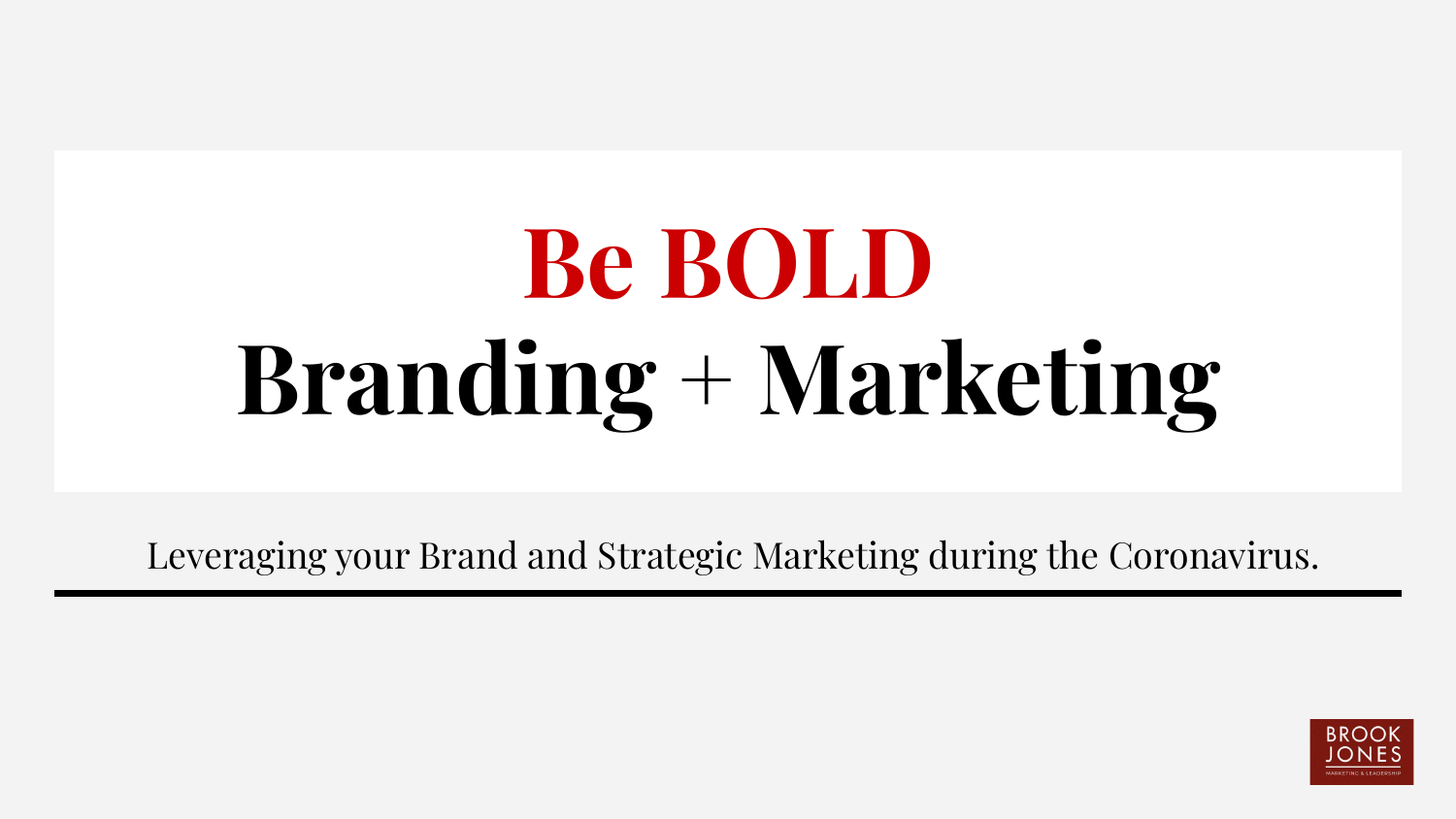## We're all in this together!

Marketing in the age of coronavirus can feel like shouting into the ether. It's an unprecedented time for many folks (and their business models) to say the least. Fear, stress, and uncertainty is a universal tax on all of us.

And yet, there is still work to do. So, as marketers, professionals, & business owners, how do we adjust?

There are a few main challenges you're probably facing right now as a marketer or business — or will face soon.

- **Business**: For airlines, fewer people are flying. For retail, fewer people are shopping.
- **Messaging:** Consumer attention is focused on the coronavirus, not your brand.
- **Mental Health:** With so much unknown and information overload, "I'm just drained."



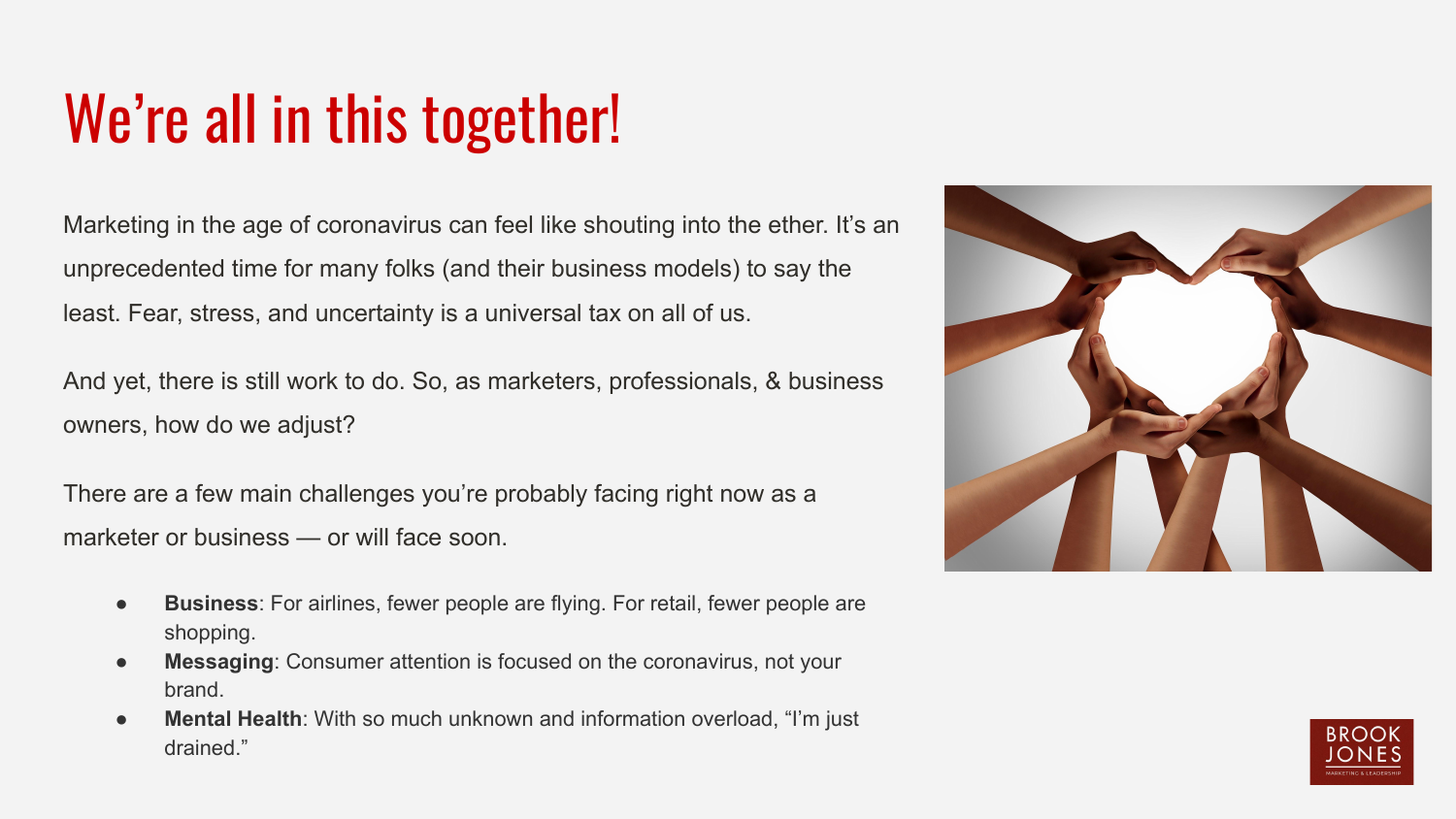## Keep Calm + Have A Plan

### **BUSINESS**

You might have the least control here. That's ok. Focus on what you can do and get creative.

#### **1. Keep Calm, Have a Plan**

If your business has seen a slow down or come to a complete hold from this, nows the time to re-evaluate your Brand and Marketing plan. If that's the case, communicate your plan and what alternatives that leaves for your customers.

#### **2. Focus on Brand**

Many businesses and marketers are seeing a decline in performance metrics over the past couple of week. Consumers are still spending time on social (maybe even more), but they're just not buying as much stuff. Outside of groceries and Purell.

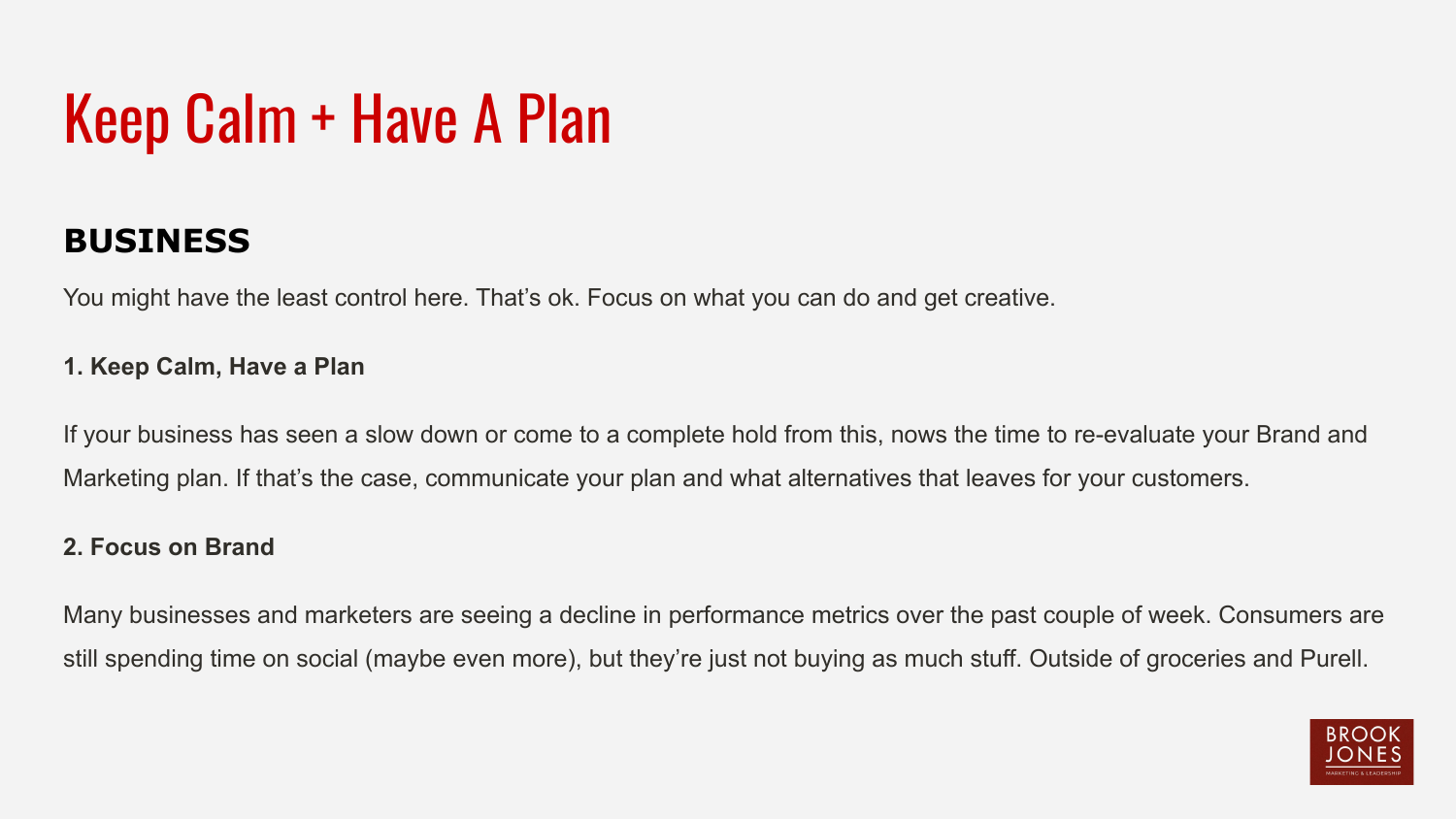# Keep Calm + Have A Plan: Continued

### **BUSINESS**

You may need to pull back on some of your ad spend right now. Especially ads focused on performance/conversion. Consider putting resources into marketing that increases your brand affinity and keeps you top of mind over the next few months.

#### **3. Pivot Your Product**

Recent trends include companies offering their services for free for a limited time. This is a great opportunity to acquire new customers and add to your marketing database.

What does your online presence currently look like? Re-evaluate your website, social media platforms, and email marketing to name a few.

Look for ways to deploy your services that make up for face-to-face experiences being lost at present. What can you do to RROOK make your product easier to use in this unique time?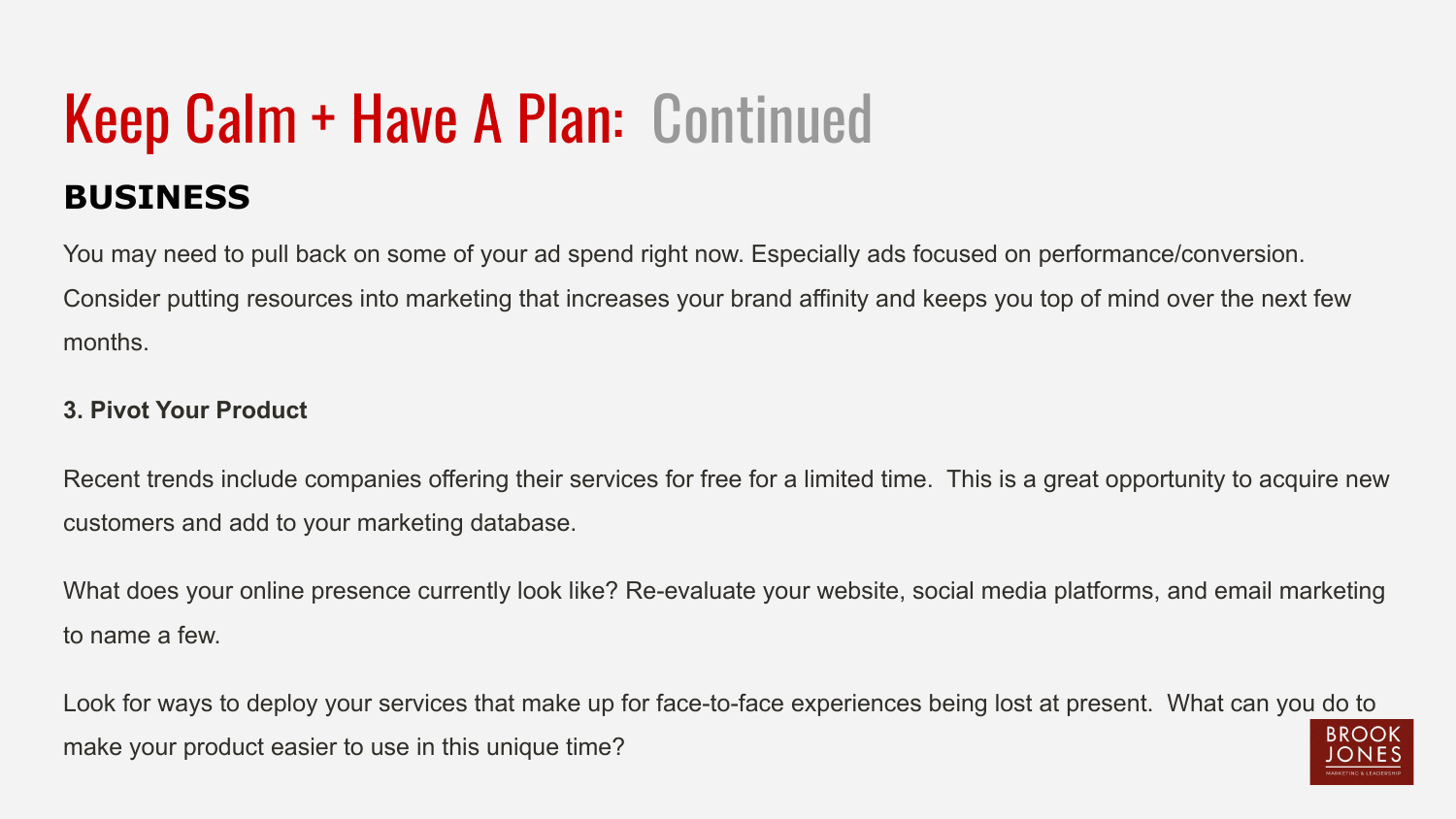## **Messaging**

First of all, reassess all the content and campaigns you have going out. All the way down to your customer service response and daily low-lift social media content.

#### **4. Pick a Lane**

Imagine the worst coronavirus news is sitting right next to your post on Twitter or Facebook. Does your messaging sound awkward? Tone-deaf?

"Some brands are going to be fine with business as usual, some should keep quiet, some should go into PSA mode," said [Nathan Allebach,](https://twitter.com/nathanallebach) Social Media Manager at Allebach Communications.

"A good social content action right now could be brainstorming creative PSA posts."

Since there is less attention to go around, don't be afraid to post less content. But don't stop coming up with ideas. Keep a running list of those ideas for when things get back to normal.

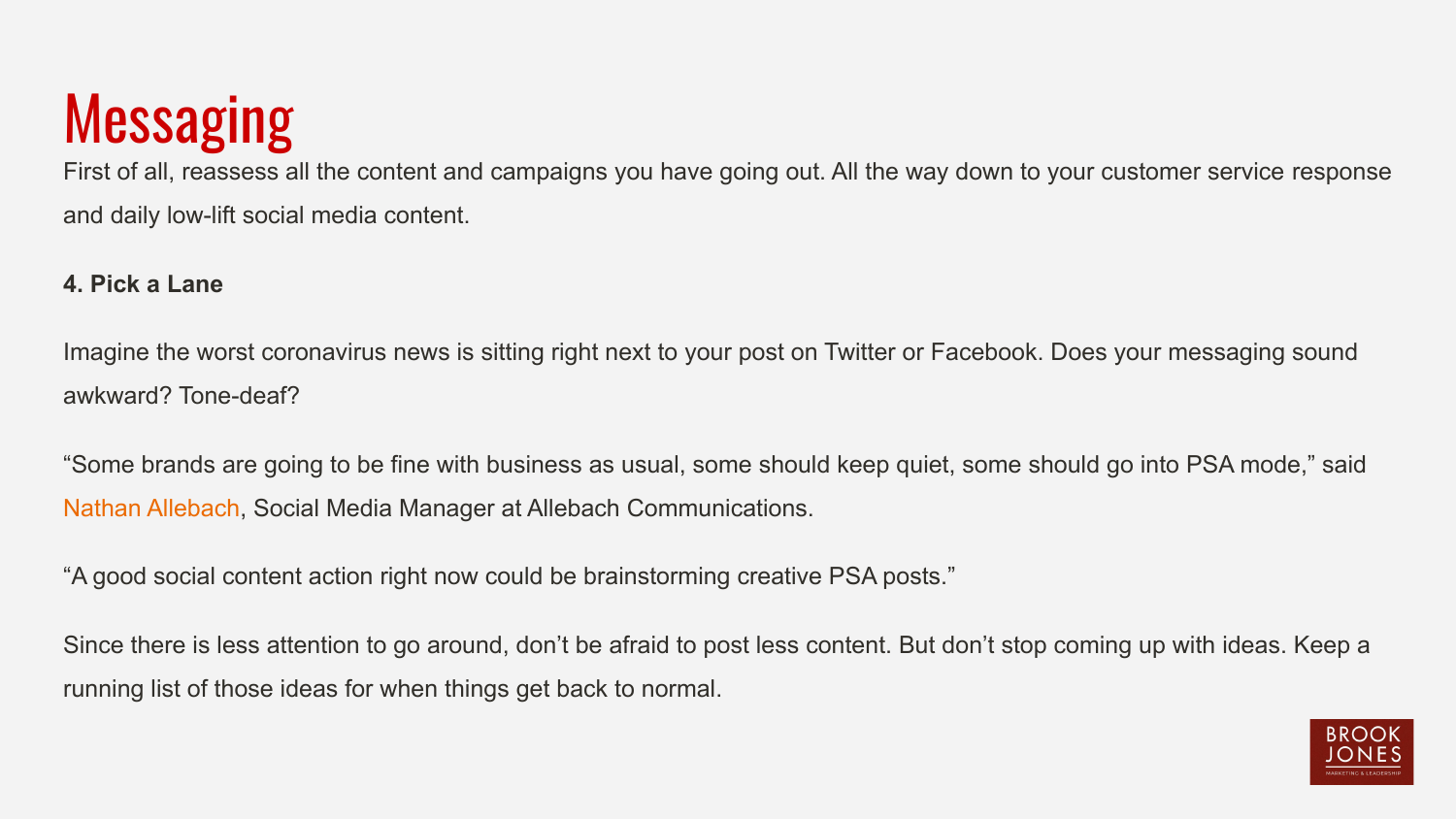### Messaging: Continued

#### **5. Scale Back and Keep a List**

Adjusting the volume and type of social media content you post is probably a good instinct right now. Give some additional care to the empathy and tone of your social content.

Since there is less attention to go around, don't be afraid to post less content. But don't stop coming up with ideas. Keep a running list of those ideas for when things get back to normal.

#### **6. Invest In Trust Content**

Consider investing in long-form projects and campaigns.

[Trust Content](https://www.socialfresh.com/trust-content/) is content that allows you to spend more time and more meaningful moments with your audience. It's great for building trust in your brand. Which is a good place to spend time right now. Consider creating long-form articles, video series, podcasts, essays, entertainment, training content, and more.

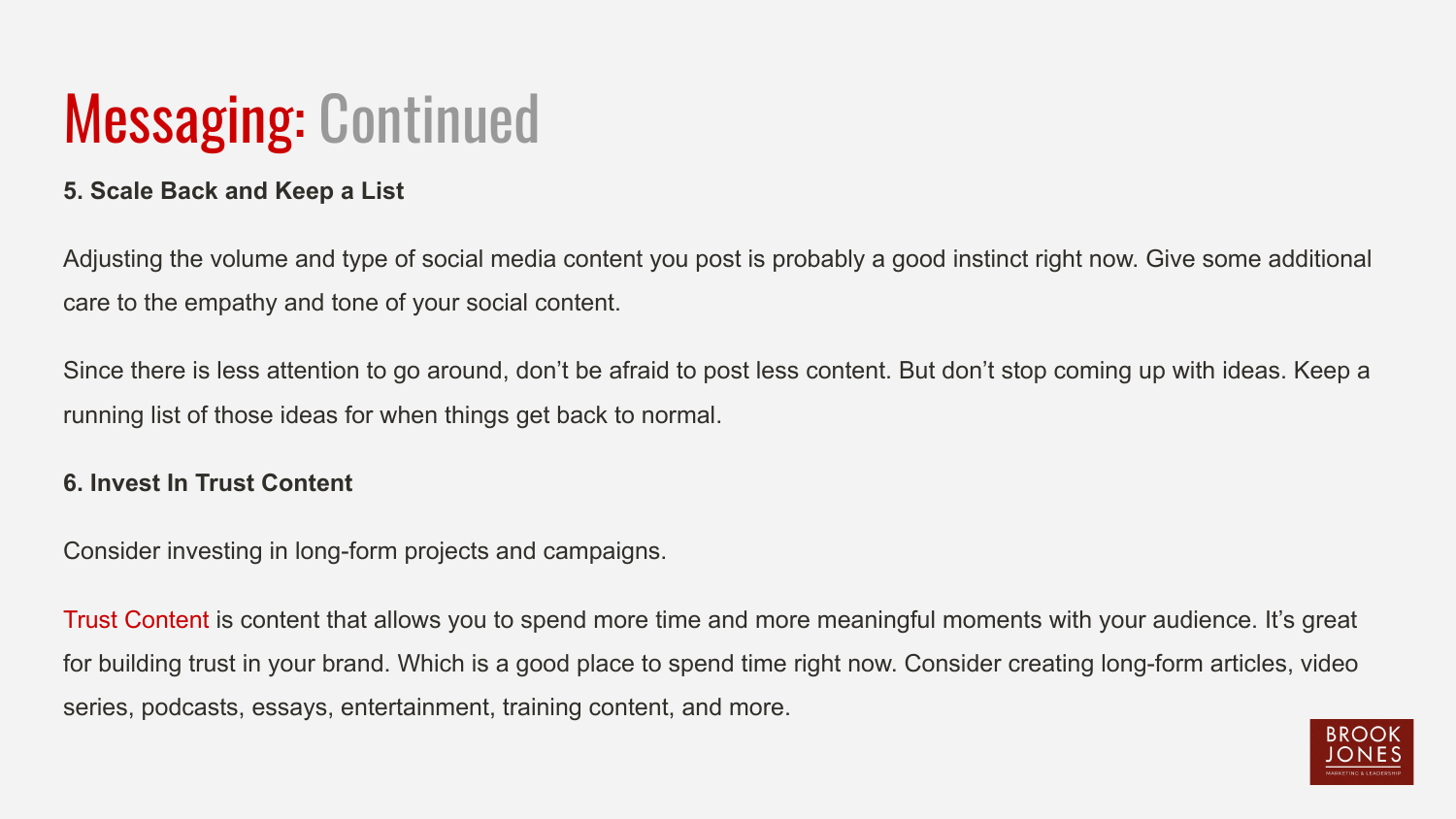### Messaging: Continued

#### **7. Adjust Your Social Listening**

While social media time-spent is likely going up around the globe, the way consumers spend that time and the types of conversations they have are different during a crisis. How are your customers, employees, and community talking about the crisis?

[Zontee Hou](https://twitter.com/ZonteeHou), founder of the agency Media Volery, recommends a review of this for all in-house teams. "Start monitoring conversations if you have not already, especially if you're in an industry that's highly affected. And be ready to activate your internal spokespeople if your brand needs to communicate important messages."

#### **8. Be Positive**

Look for positive events, news, or information happening in your area or industry that you can cross share on your social media platforms.

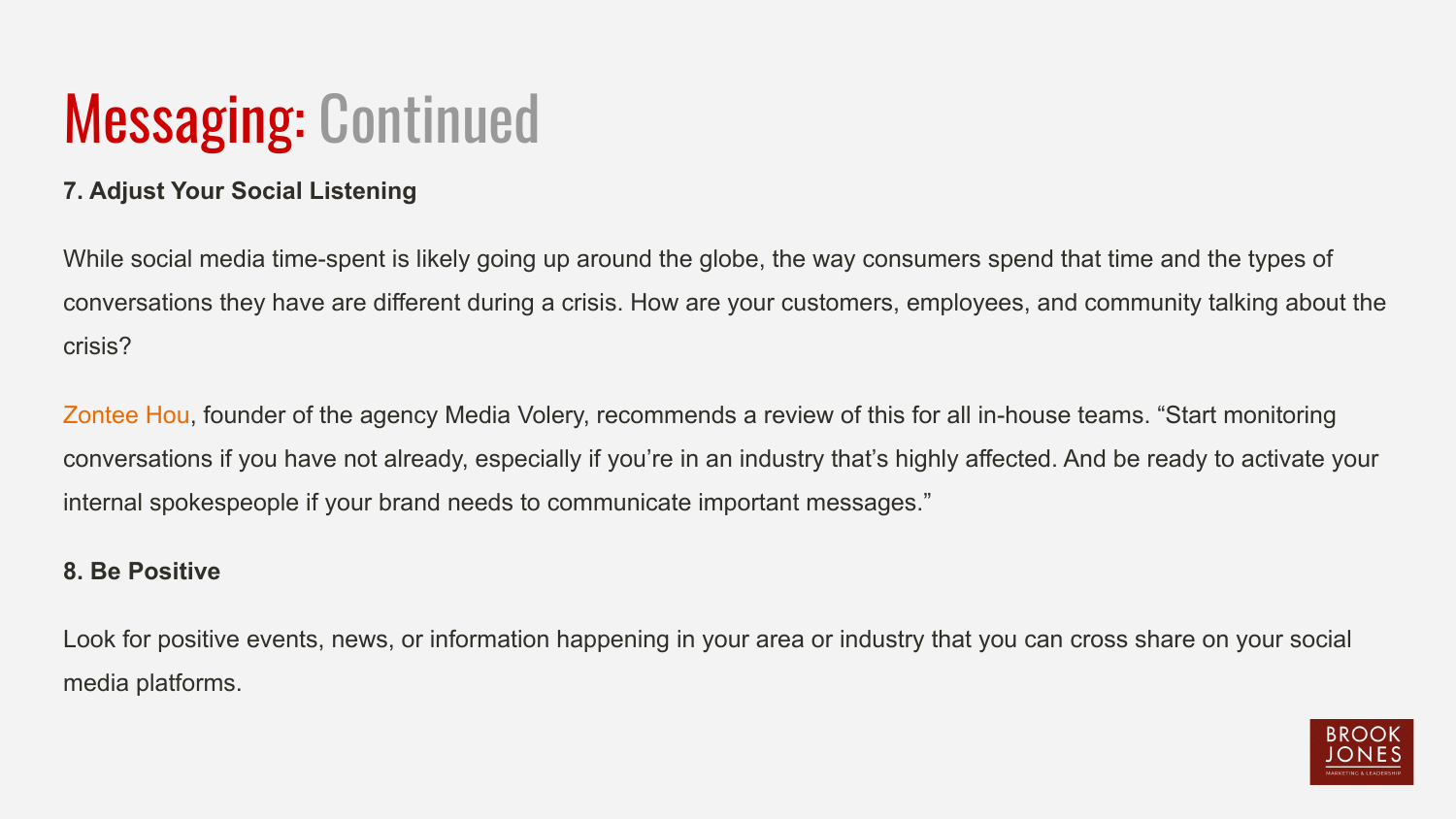# **The Impact of Coronavirus on Social Media Engagement for Brands**

Meeting your customers where they are

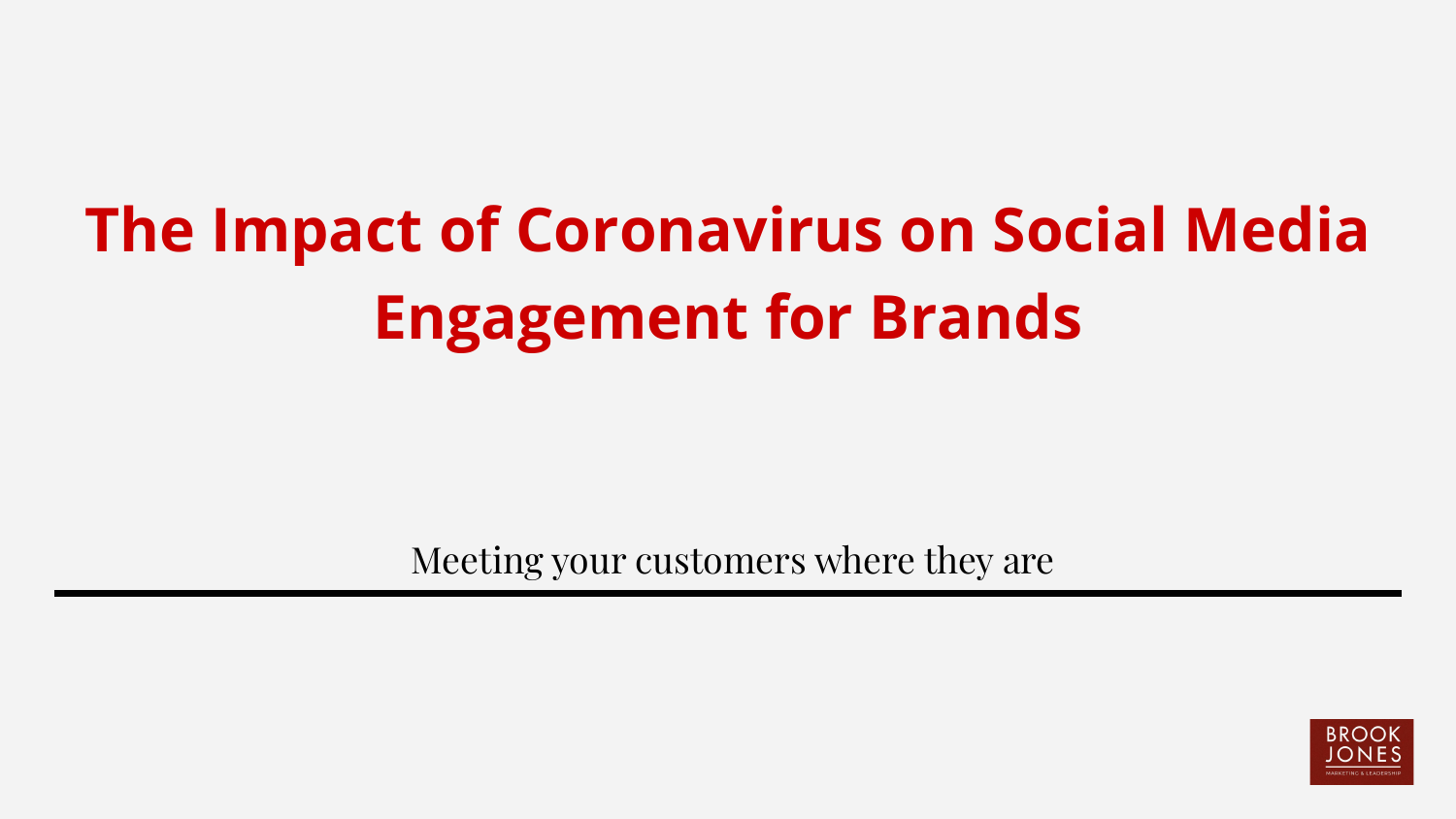## Social Media Report

### **Social Media Impact by the Coronavirus Report**

[https://www.rivaliq.com/blog/coronavirus-on-social-media-engageme](https://www.rivaliq.com/blog/coronavirus-on-social-media-engagement-for-brands/) [nt-for-brands/](https://www.rivaliq.com/blog/coronavirus-on-social-media-engagement-for-brands/)

### **2020 Social Media Industry Benchmark Report**

<https://www.rivaliq.com/blog/social-media-industry-benchmark-report/>



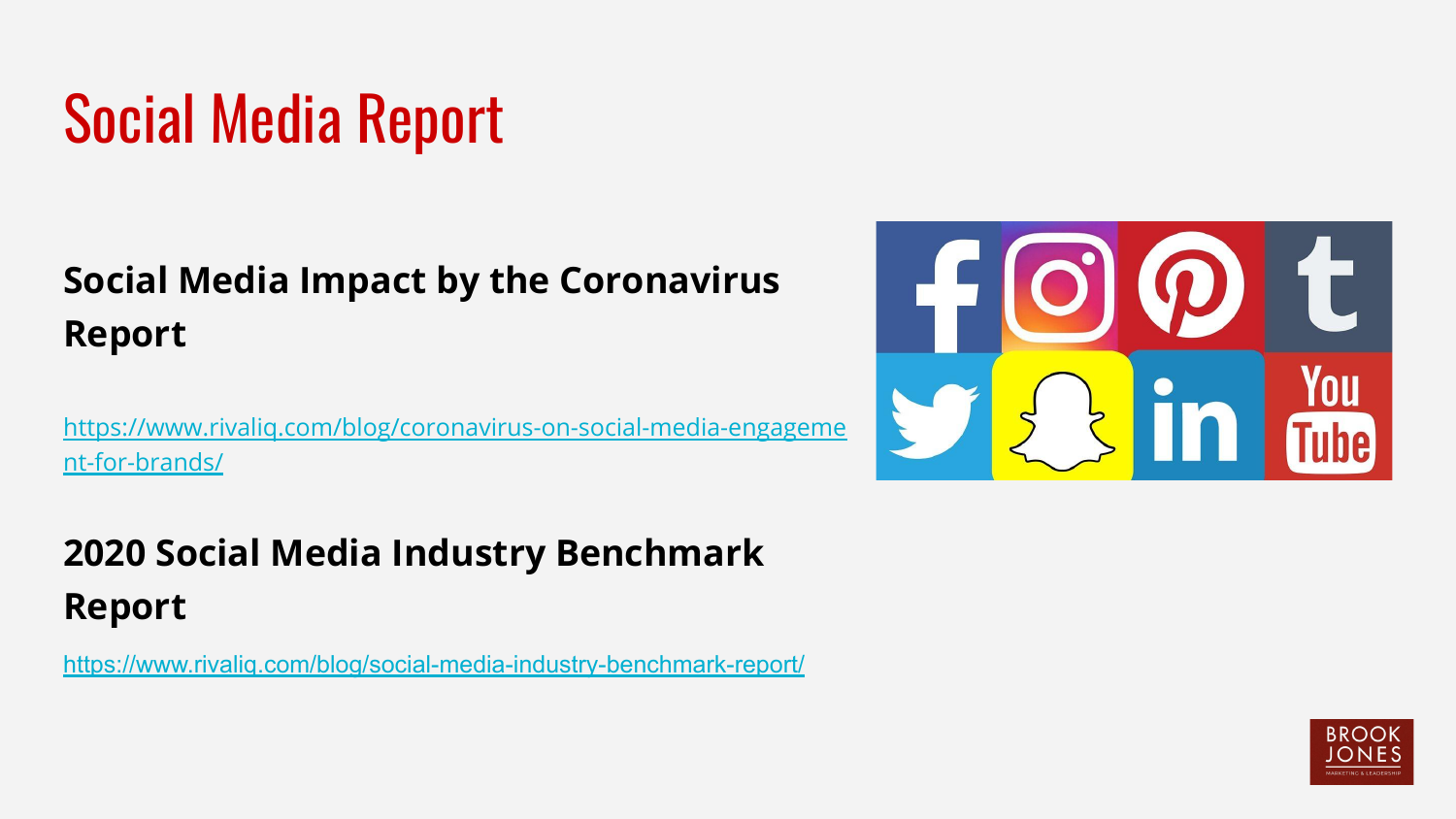## Social Media Report:

The bottom line: Every channel and nearly every industry has seen engagement drops across the board, but that decline is currently more gradual on Twitter than on Facebook and Instagram. If you have timely, relevant content to share on Twitter with your followers, you can continue to expect engagement (at least for now).